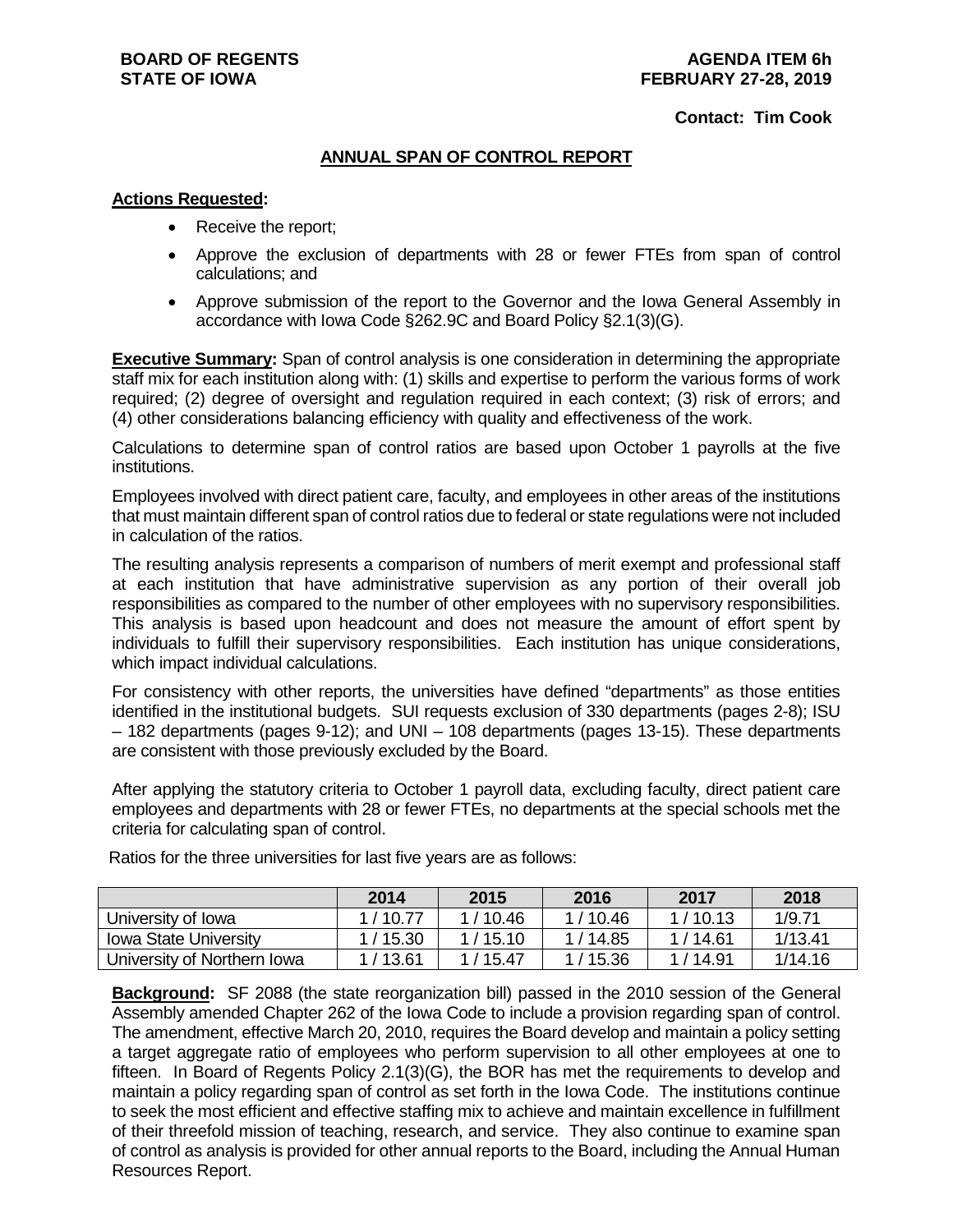# **UNIVERSITY OF IOWA Departments with 28 or Fewer FTEs**

Accounting/Tippie College of Business Accounts Payable & Travel/VP Finance & Operations ACO Support/VP Medical Affairs Administration/Center for Disabilities & Development Administration/Student Health and Wellness Administration/VP Medical Affairs Aerospace Studies/University College Air & Mobile Critical Care/UIHC Alumni Services/Office of the President Ambulatory Care Clinic/Psychiatric Hospital American Studies/College of Liberal Arts & Sciences Anthropology/College of Liberal Arts & Sciences Art & Art History/College of Liberal Arts & Sciences Art Museum/Office of the Provost Assessment/Office of the Provost Associate VP Finance and CFO, UIHC/VP Medical Affairs Athletics Facility/Athletics Banquets and Catering/Student Life Belin-Blank Intnl Center/College of Education Biocatalysis/Bioprocessing Center/VP Research Biochemistry/Carver College of Medicine Bioengineering/UIHC Biomedical Engineering/College of Engineering BioVentures Center/Oakdale Campus Broadcasting Services/VP External Relations Business Administration-College/Tippie College of Business Business Administration-Undergraduate/Tippie College of Business Business Managers Office/VP Finance & Operations Business Services Administration/VP Finance & Operations Campus Dining Administration/Student Life Campus Dining Operations/Student Life Cancer Center Support Administration/UIHC Capital Management/UIHC Career Center/Office of the Provost CDD Scheduling/Center for Disabilities & Development CDD State & Community Projects/Center for Disabilities & Development Center Bioinformatics Comput Biology/College of Engineering Center for Advanced Studies In Measures & Assess/College of Education Center for Diversity and Enrichment/Office of the President Center for Public Health Statistics/College of Public Health Center for Student Involvement and Leadership/Student Life Central Control Hygienic Lab/University Hygienic Lab Central Control/Center for Disabilities & Development Central Mail System/VP Finance & Operations Centralized Transcription Services/UIHC Chemical & Biochemical Engineering/College of Engineering Chemistry/College of Liberal Arts & Sciences Chief Diversity Office/Office of the President Chief Medical Officer/UIHC Chief of Staff/UIHC CHSC Per Patient per month/Spec Child Health Services-M&R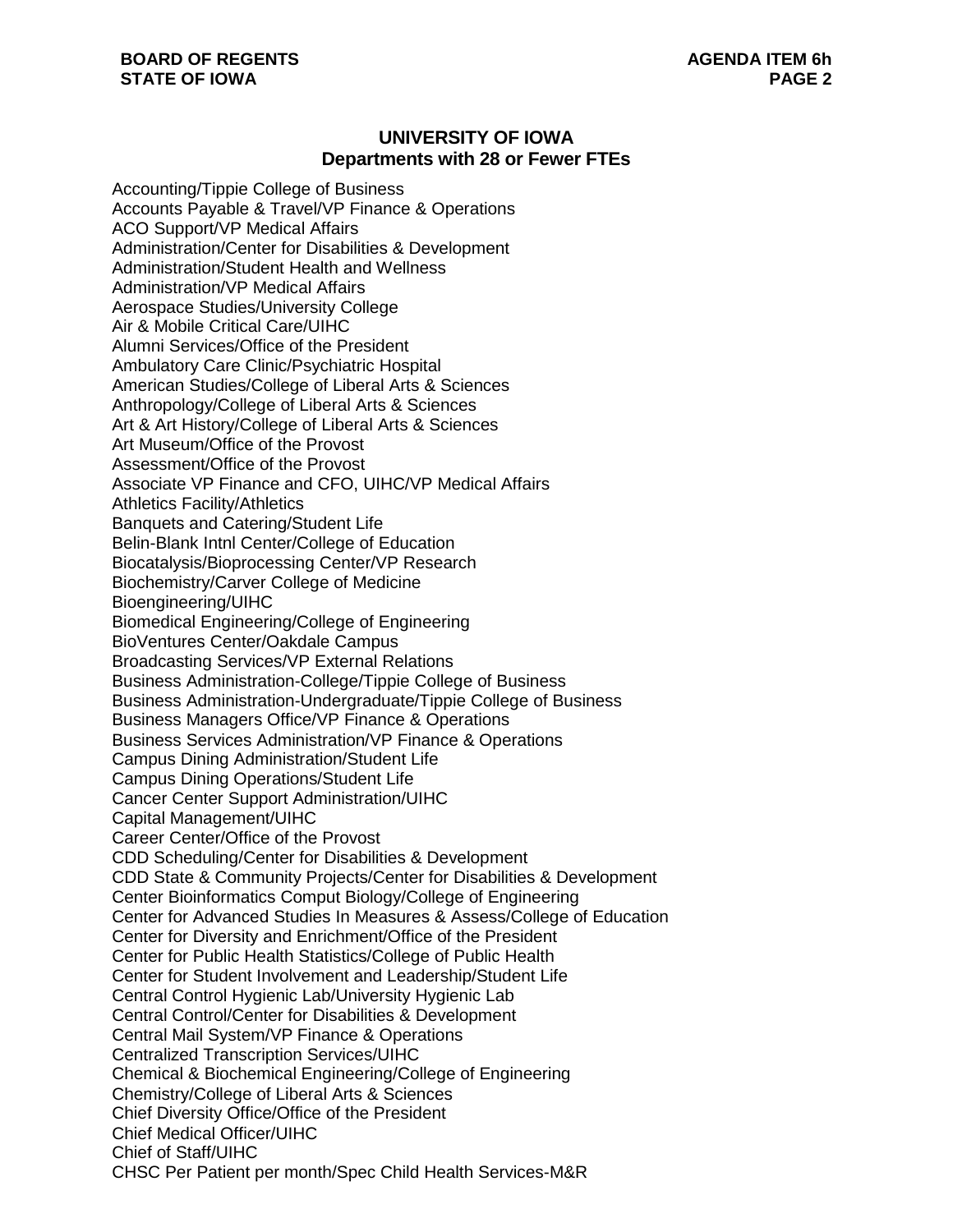Civil-Environmental Engineering/College of Engineering Classics/College of Liberal Arts & Sciences Clinical Staff Office/UIHC Clinics/Student Health and Wellness Communication Sciences and Disorders/College of Liberal Arts & Sciences Communication Studies/College of Liberal Arts & Sciences Community & Behavioral Health/College of Public Health Computer Science/College of Liberal Arts & Sciences Consultation & Res Med Educ/Carver College of Medicine Continuing Education/Carver College of Medicine Contracts & Assignments/Student Life Core Research Faciliites/VP Research Creative Writing/College of Liberal Arts & Sciences C-Stores/Student Life Ctr for Child Hlth Impr Innov/Spec Child Health Services-M&R CTR Health Effect of Environment/VP Research Dance/College of Liberal Arts & Sciences Dean of Students/Student Life Dental Research/College of Dentistry Dentistry Administration/College of Dentistry Dentistry/UIHC Dermatology/Carver College of Medicine Dermatology/UIHC Des Moines John and Mary Pappajohn Education Center/Continuing Education Diabetes Research Center/Carver College of Medicine Division of Continuing Education/Continuing Education Division of Performing Arts/College of Liberal Arts & Sciences Division of Sponsored Programs/VP Research Documentation & Coding/UIHC Earth and Environmental Sciences/College of Liberal Arts & Sciences Educ Policy & Leadership Studies/College of Education Education Administration/College of Education e-Health Center/UIHC Affiliates Electrical-Computer Engineering/College of Engineering Emerg Med/UIHC Emergency Medicine/Carver College of Medicine EMSLRC/UIHC Endodontics/College of Dentistry Engineering Administration/College of Engineering Engineering Computer Network/College of Engineering Engineering Electronics Shop/College of Engineering Engineering Mechanical Shop/College of Engineering English as Second Language/College of Liberal Arts & Sciences English/College of Liberal Arts & Sciences Equal Opportunity and Diversity/Office of the President Evaluation & Assessment Center/College of Education Facilities Administration/Student Life Facilities Management-GEF/VP Finance & Operations Facilities Management-Inventory/VP Finance & Operations Facilities Management-Surplus/VP Finance & Operations Facility Services Admin/UIHC Faculty Practice Administration/College of Nursing Family Dentistry/College of Dentistry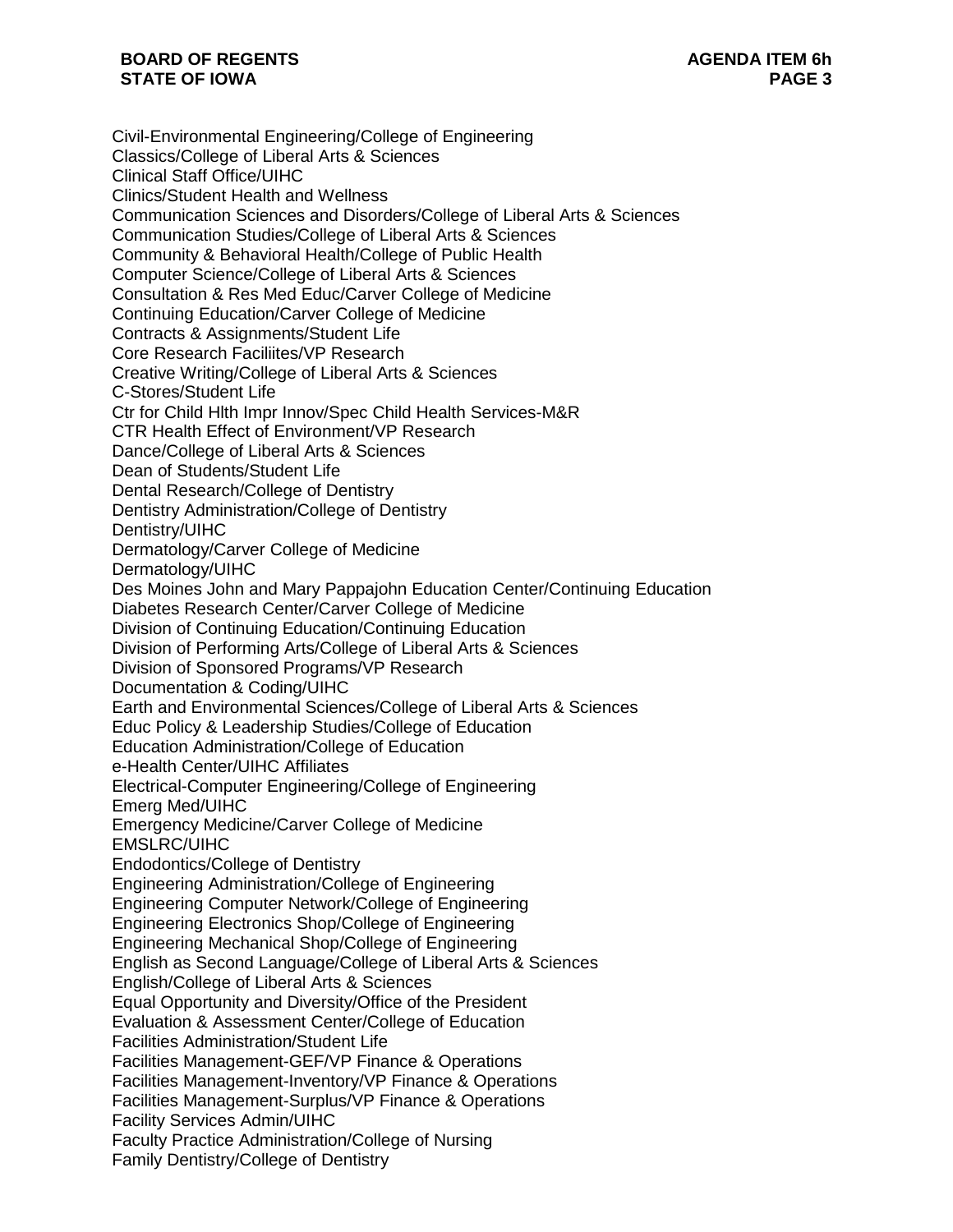Family Medicine/Carver College of Medicine Finance & University Services/VP Finance & Operations Finance/Tippie College of Business Food & Nutrition Services/Psychiatric Hospital General Counsel/Office of the General Counsel Geographical and Sustainability Sciences/College of Liberal Arts & Sciences Global Region Environmental Research Center/VP Research Governmental Relations/VP External Relations Graduate College Administration/Graduate College Graduate Medical Education/UIHC Grants & Contracts/Spec Child Health Services-M&R Grounds/UIHC Guest Services, Helen Rossi Guest House/UIHC Guest Services/UIHC Guest Services-info desk/UIHC Hancher/VP External Relations Health and Disability Center/Center for Disabilities & Development Health and Human Physiology/College of Liberal Arts & Sciences Health Information Management/Psychiatric Hospital Health Management & Policy/College of Public Health Heart and Vascular Center/Carver College of Medicine History/College of Liberal Arts & Sciences Holden Comprehensive Cancer Center/UIHC Honors Program/University College Hospital Based Programs/Carver College of Medicine Hospital Dentistry/College of Dentistry Housekeeping & Grounds/Center for Disabilities & Development Housekeeping & Grounds/Psychiatric Hospital HR Administration/Human Resources Human Subjects/IRB Office/VP Research Hygienic Laboratory-Administration/University Hygienic Lab Hygienic Laboratory-REC/Acctg/University Hygienic Lab IA Consortium Substance Abuse/VP Research ICTS - Administration/Inst for Clinical and Translational Science ICTS - Clinical Research Resources/Inst for Clinical and Translational Science ICTS - Design Biostat and Ethics/Inst for Clinical and Translational Science ICTS - Education/Inst for Clinical and Translational Science ICTS - Informatics/Inst for Clinical and Translational Science IH Waiver Services/Spec Child Health Services-M&R Informatics/Office of the Provost Institute for Human Genetics/Carver College of Medicine Institute for Public Health Practice/College of Public Health Integrated Strategic Planning/VP Medical Affairs Interdepartmental Programs/Tippie College of Business Interdisciplinary Programs/College of Liberal Arts & Sciences Interdisciplinary Programs/Graduate College Internal Audit/Office of the President Internal Medicine/UIHC International Writing/Graduate College Iowa Center for Higher Education /Continuing Education Iowa Institute for Public Health Research & Policy (IIPHRP)/College of Public Health Iowa Lakeside Laboratory/Continuing Education Iowa Reading Research Center/College of Education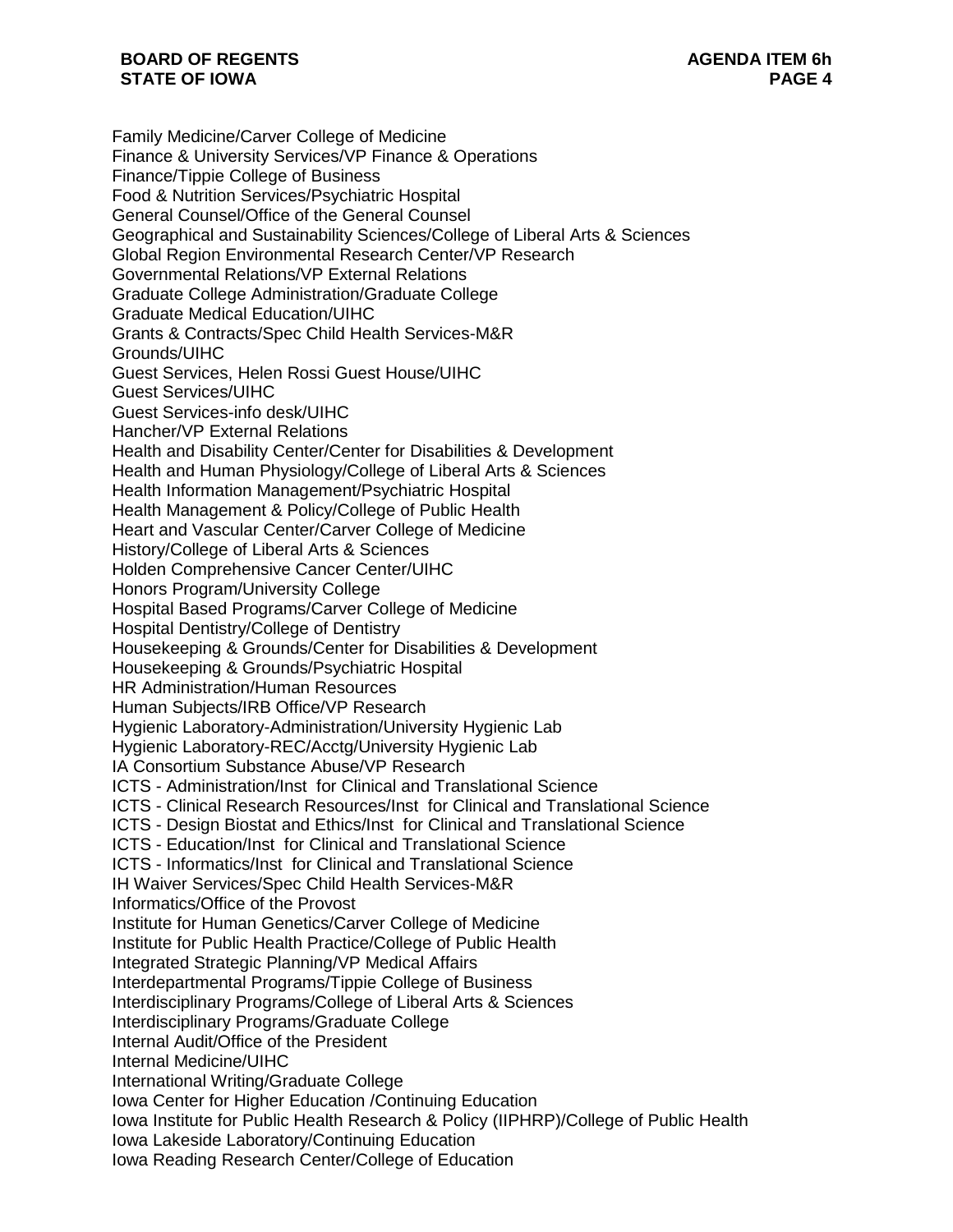Iowa Testing Programs/College of Education IRL-Dermatology/Iowa River Landing IRL-Diabetes Management/Iowa River Landing IRL-Engineering Services/Iowa River Landing IRL-ESS & Guest Services/Iowa River Landing IRL-Family Medicine/Iowa River Landing IRL-Gastroenterology/Iowa River Landing IRL-General Internal Medicine/Iowa River Landing IRL-General Pediatrics/Iowa River Landing IRL-Materials Services/Iowa River Landing IRL-Ophthalmology/Iowa River Landing IRL-Orthopaedic Clinic/Iowa River Landing IRL-Otolaryngology/Iowa River Landing IRL-Pathology/Iowa River Landing IRL-Pediatrics Speciality/Iowa River Landing IRL-Pharmacy/Iowa River Landing IRL-Procedure Suite/Iowa River Landing IRL-Radiology/Iowa River Landing IRL-Urology/Iowa River Landing IRL-Women's Wellness/Iowa River Landing ITS-CIO Office/Information Technology ITS-Research Services/Information Technology ITS-Security Office/Information Technology Journalism & Mass Communication/College of Liberal Arts & Sciences Laboratory/Student Health and Wellness Laundry & Linen Services/UIHC Law Library/College of Law Law, Labor Center/College of Law Law,HP & Disability Center/College of Law Law-Central Admin,Facilities/College of Law Law-Faculty/College of Law Law-Iowa Nonprofit Resource Center/College of Law Law-Student Services Programs/College of Law Learning Resource Center/College of Education Level 1 Trauma Program/UIHC Library & Information Science/Graduate College Management & Organizations/Tippie College of Business Marketing/Tippie College of Business Material Management/VP Finance & Operations Material Services, Central Steralizing/Iowa River Landing Material Services/UIHC Mathematics/College of Liberal Arts & Sciences Mechanical Engineering/College of Engineering Medical Ethics/Carver College of Medicine Medical Instruments/UIHC Medical Museum/UIHC Military Science/University College Molecular Physiology & Biophysics/Carver College of Medicine Music/College of Liberal Arts & Sciences Neurosurgery HR/UIHC Neurosurgery/Carver College of Medicine Non-Hospital Units/UIHC Nursing Administration & General/College of Nursing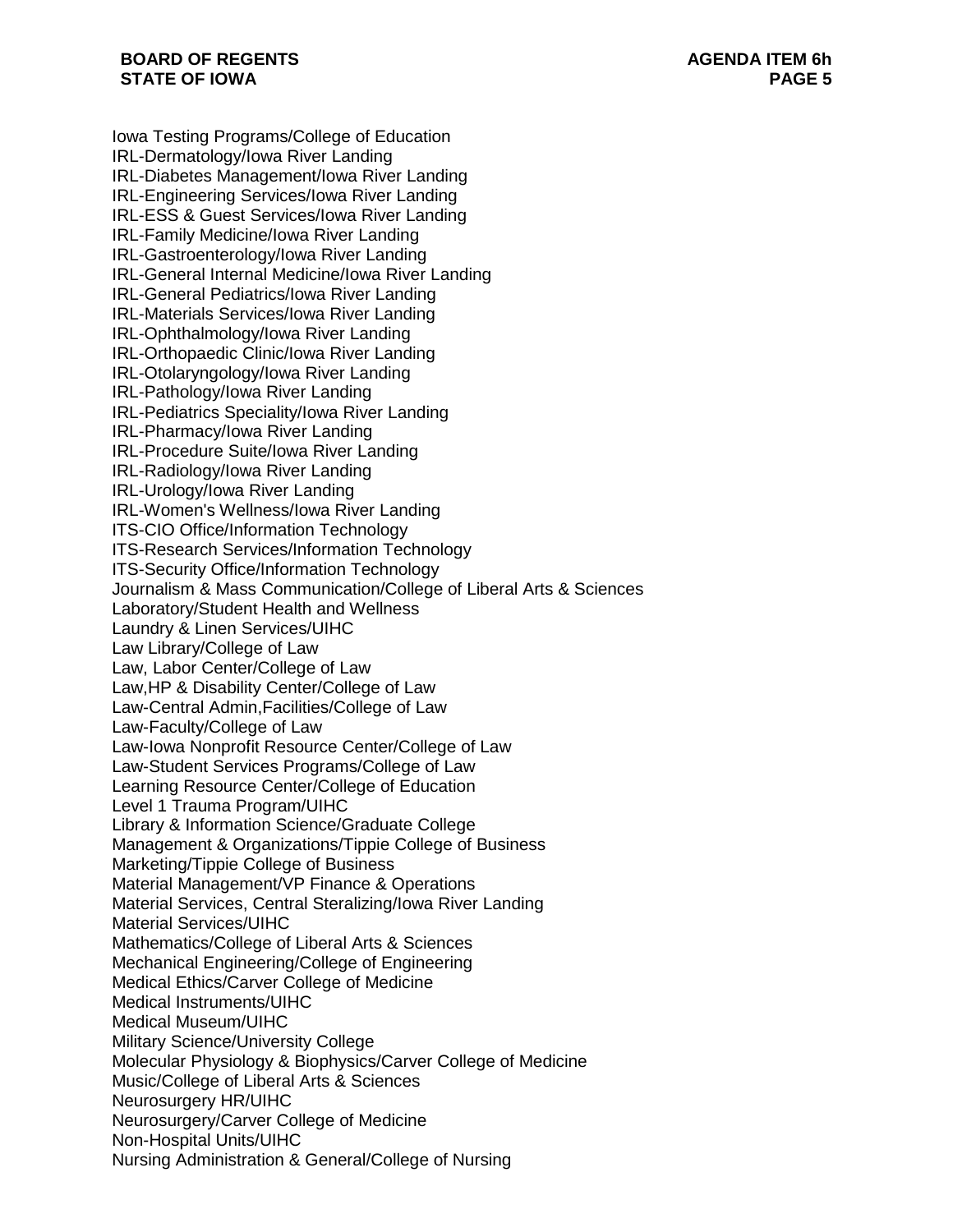Nursing/Student Health and Wellness Obermann Center For Advanced Studies/VP Research Ob-Gyn/UIHC Obstetrics & Gynecology/UIHC Ofc of Clinical Quality Safety and Performance Improvement/UIHC Ofc of Statewide Clinical Educ Prog/Carver College of Medicine Office of Management & Business Development/Tippie College of Business Office of Student Services/College of Education Office of the IACUC/VP Research Office of Transparency/VP External Relations Operations Excellence/UIHC Operative Dentistry/College of Dentistry Optical Science Tech Center OSTC/College of Liberal Arts & Sciences Oral & Maxillofacial Surgery/College of Dentistry Oral Path,Radiology&Medicine/College of Dentistry Organizational Development/Human Resources Orthodontics/College of Dentistry Orthopaedic Surgery/UIHC Outreach and Engagement/Office of the Provost Outreach Clinics/UIHC Affiliates Outreach/Student Health and Wellness Parent,Child & Family/College of Nursing Pastoral Services/UIHC Patient Financial Services/Psychiatric Hospital Patient Library/UIHC Patient Representatives/UIHC Payor relations/UIHC Pediatric Dentistry/College of Dentistry Pediatrics/UIHC Pentacrest Museums/VP Research Periodontics/College of Dentistry Pharmaceutical Sciences and Experimental Therapeutics/College of Pharmacy Pharmaceutics/College of Pharmacy Pharmacology/Carver College of Medicine Pharmacy Practice and Science/College of Pharmacy Pharmacy/College of Pharmacy Philosophy/College of Liberal Arts & Sciences Physical Therapy & Rehab Science/Carver College of Medicine Physical Therapy/Center for Disabilities & Development Physician Assistant/Carver College of Medicine Political Science/College of Liberal Arts & Sciences Ponseti International/Carver College of Medicine President/Office of the President Preventive & Community Dentistry/College of Dentistry Printing Department Services/VP Finance & Operations Production Units/College of Liberal Arts & Sciences Project Art/UIHC Prosthodontics/College of Dentistry Provost Office Administration/Office of the Provost Psych & Quant Foundations/College of Education Psychiatry/Psychiatric Hospital Psychological and Brain Sciences/College of Liberal Arts & Sciences Psychology/Center for Disabilities & Development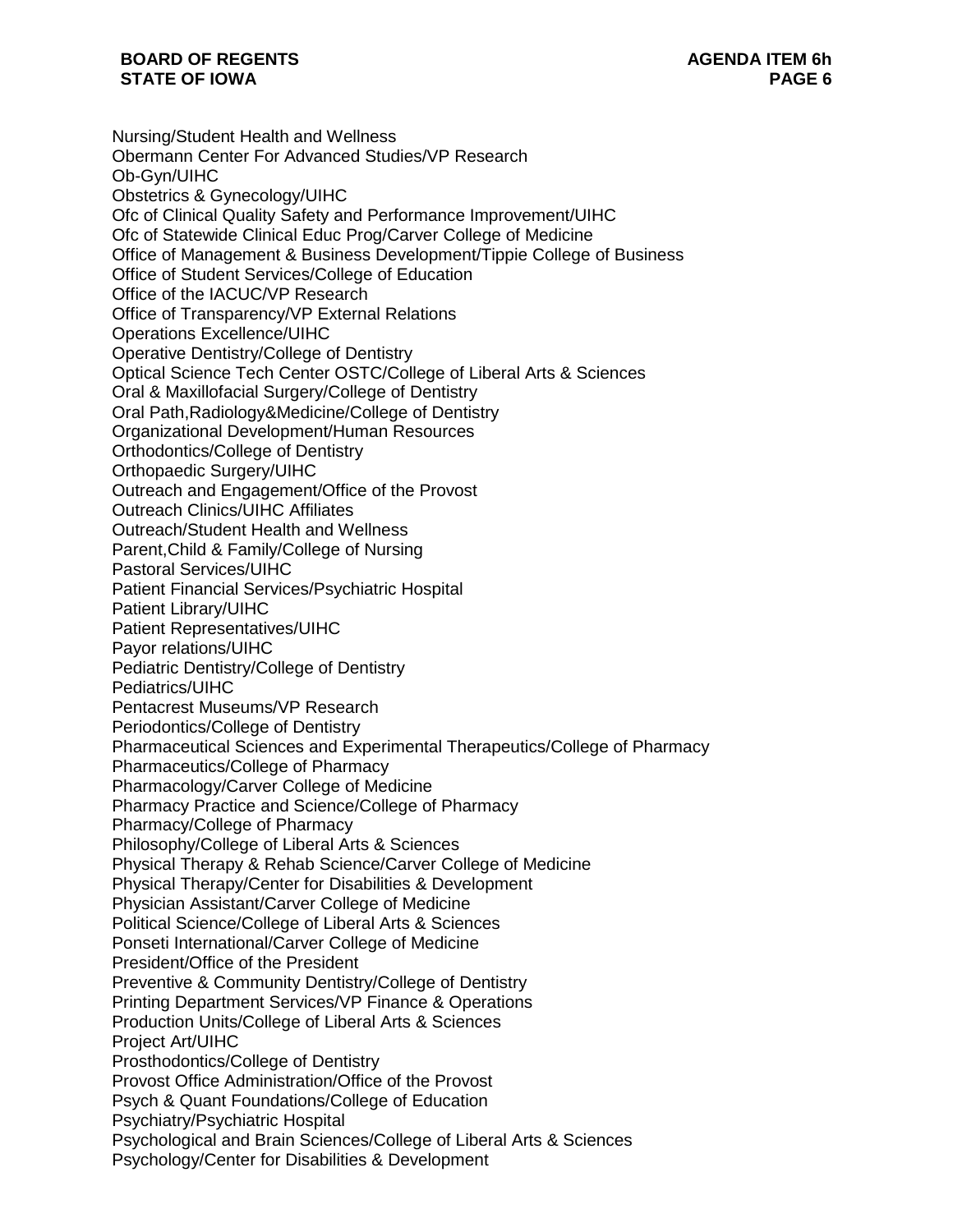Public Policy Center/VP Research Purchasing/VP Finance & Operations Radiation Oncology/Carver College of Medicine Radiation Oncology/UIHC Radiation Research Laboratory/Carver College of Medicine Rape Victim Advocacy Program/Student Life Regents Innovation Fund/VP Research Rehab Therapy/UIHC Rehabilitation and Counselor Education/College of Education Religion/College of Liberal Arts & Sciences Report Processing/Center for Disabilities & Development Research Administration/VP Research Research Department/College of Nursing Residence Hall Maintenance/Student Life Respiratory Care/UIHC Retail Operations/Student Life Rhetoric/College of Liberal Arts & Sciences Risk Management Office/VP Finance & Operations Safety & Security/Psychiatric Hospital Shipping-Receiving/UIHC Social Services/Center for Disabilities & Development Social Services/UIHC Social Work/College of Liberal Arts & Sciences Sociology/College of Liberal Arts & Sciences Spanish & Portuguese/College of Liberal Arts & Sciences State Archaeologist/VP Research Statistics & Actuarial Science/College of Liberal Arts & Sciences Stead Technology Services Group/Tippie College of Business Student Disability Services/Student Life Student Life/Student Life Student Organizations/Student Life Summer Sports Program/Athletics Surgery/UIHC Talent/Human Resources Teacher Leader Center/College of Education Teaching and Learning/College of Education Training & Project Services/Center for Disabilities & Development Treasury Operations/VP Finance & Operations UHC Clinics/Center for Disabilities & Development UI Center for Conferences/Continuing Education UI Health Plan/UIHC Affiliates UI Press Office Operations/Graduate College UI REACH/College of Education UI Ventures Operations/VP External Relations UIHC & FPP Outreach-Administration/UIHC Affiliates UIHC Otolaryngology/UIHC UIHC Urology/UIHC UIHF - Revenue & Decision Supp/VP Medical Affairs UIRF Operations/VP Research University College/University College University Communication and Marketing/VP External Relations University Counseling/Student Life University Creative Services/VP External Relations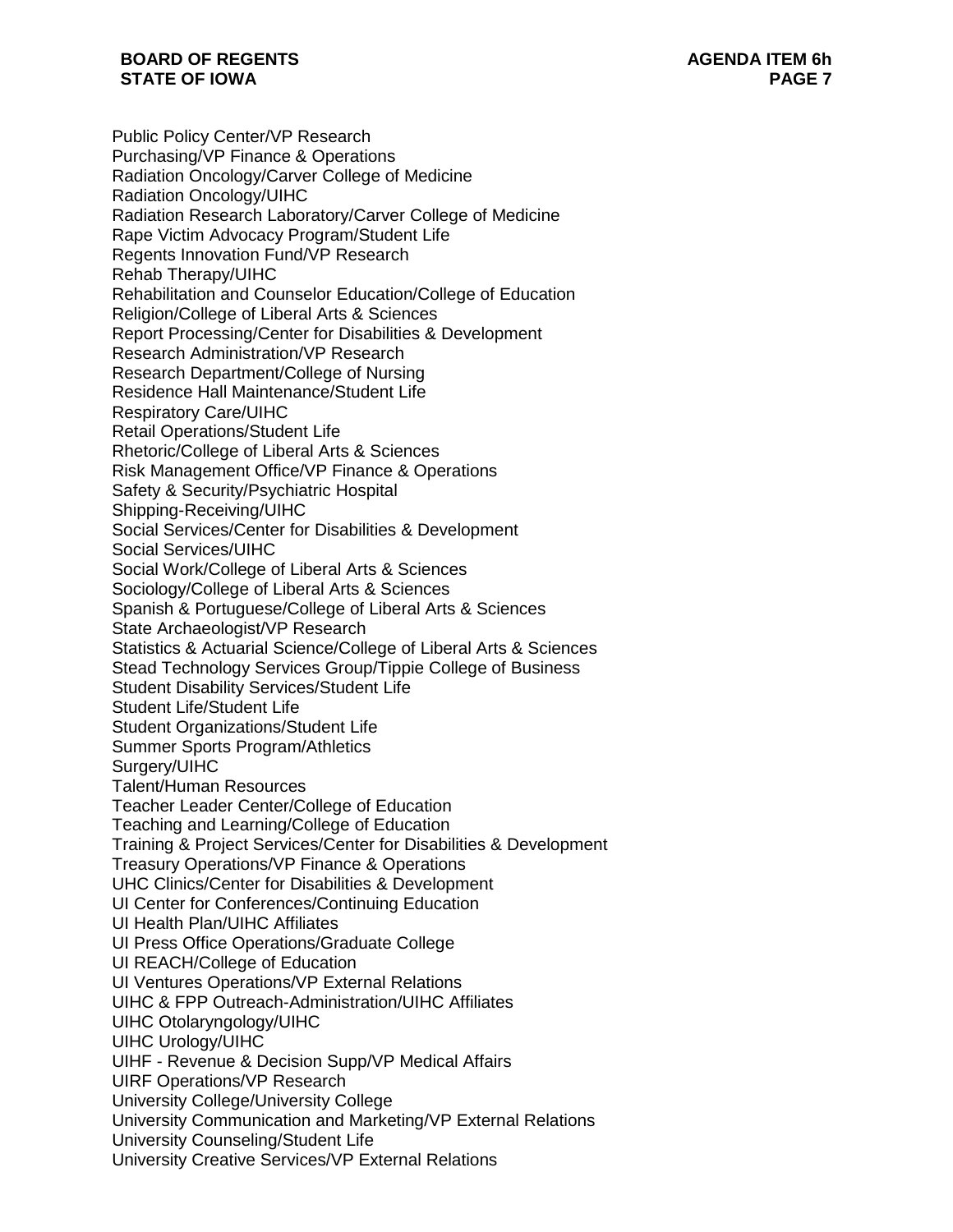University Employee Health Clinic/UIHC University Housing Administration/Student Life University Marketing and Media Production/VP External Relations University News Services/VP External Relations University of Iowa Center for Human Rights/College of Law Urban & Regional Planning/Graduate College Urology/Carver College of Medicine Volunteer Program/UIHC Wellness/Student Health and Wellness Women in Science and Engineering/College of Engineering Women's Resource & Action Center/Student Life World Languages, Literatures, and Cultures/College of Liberal Arts & Sciences Writing Program/Continuing Education Wynn Inst Vision Rsch/Carver College of Medicine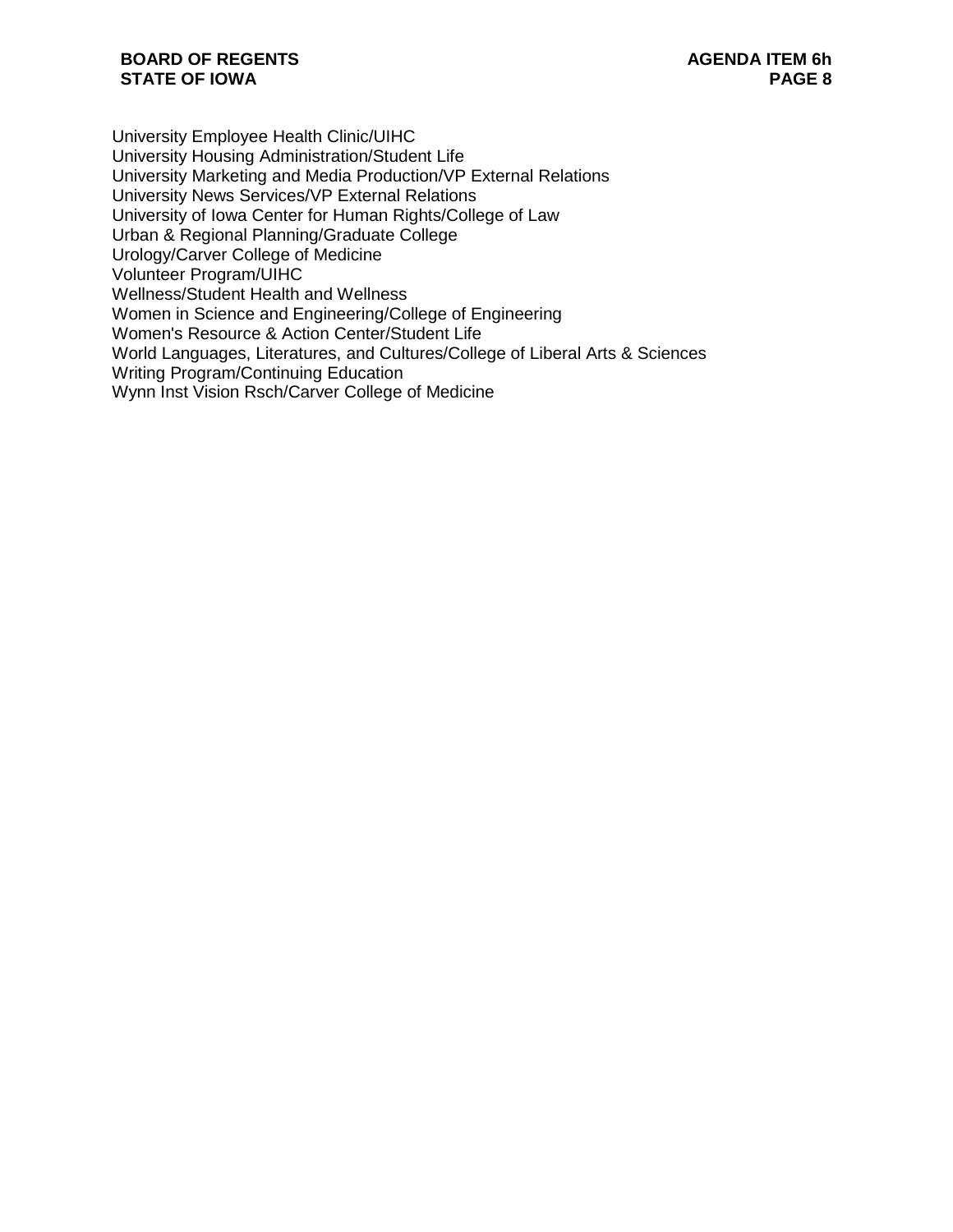## **IOWA STATE UNIVERSITY Departments with 28 or Fewer FTEs**

AEROSPACE ENGINEERING AG & LIFE SCI ADMINISTRATION AGRICULTURAL & BIOSYSTEMS ENGR-ENGR AGRICULTURAL EDUCATION & STUDIES AGRICULTURE COMMUNICATIONS AGRICULTURE EXPERIMENT STATION AIR FORCE AEROSPACE STUDIES APPAREL, EVENTS & HOSPITALITY MGMT **ARCHITECTURE** ASSISTANT VP FOR STUDENT HEALTH SERVICES ASSOC VP ENROLLMENT MANAGEMENT ATTENDING VETERINARIAN BIOCENTURY RESEARCH FARM BIOCHEMISTRY/BIOPHYSICS & MOLC BIOL-AGLS BIOCHEMISTRY/BIOPHYSICS & MOLC BIOL-LAS BIOECONOMY INSTITUTE BIOMEDICAL SCIENCES **BOOKSTORE** BRENTON CENTER FOR AG INSTR TECH TRANSF BUSINESS BUSINESS CAREER SERVICES BUSINESS GRADUATE PROGRAM BUSINESS SERVICES BUSINESS UNDERGRADUATE PROGRAM CAMPUS ORGANIZATIONS CARRIE CHAPMAN CATT CENTER CENTER FOR AGRICULTURAL & RURAL DEVELOP CENTER FOR AGRICULTURAL LAW & TAXATION CENTER FOR BIORENEWABLE CHEMICALS CENTER FOR CROPS UTILIZATION RESEARCH CENTER FOR EXCELLENCE IN LEARN & TEACH CENTER FOR FOOD SECURITY/PUBLIC HEALTH CENTER FOR SUSTAINABLE RURAL LIVELIHOODS CHEMICAL & BIOLOGICAL ENGINEERING CHEMISTRY STORES CIVIL, CONSTRUCTION & ENVIRONMENTAL ENG COMMUNITIES - EXTENSION COMPUTER SCIENCE CONFERENCE PLANNING & MANAGEMENT COOPERATIVE EXTENSION FIELD PROGRAM CTR FOR NONDESTRUCTIVE EVALUATION CTR STAT & APPLCTN IN FORENSIC EVIDENCE DESIGN ADMINISTRATION DESTINATION IOWA STATE-NEW STUDENT PRGMS DIVISION OF FINANCE ECOLOGY, EVOLUTION & ORGANISMAL BIOL-LAS ECOLOGY/EVOLUTION & ORGANISMAL BIOL-AGLS ECONOMIC DVLPMNT & INDUSTRY RELATIONS ECONOMICS - LAS ECONOMICS-AGLS EDUCATIONAL TALENT SEARCH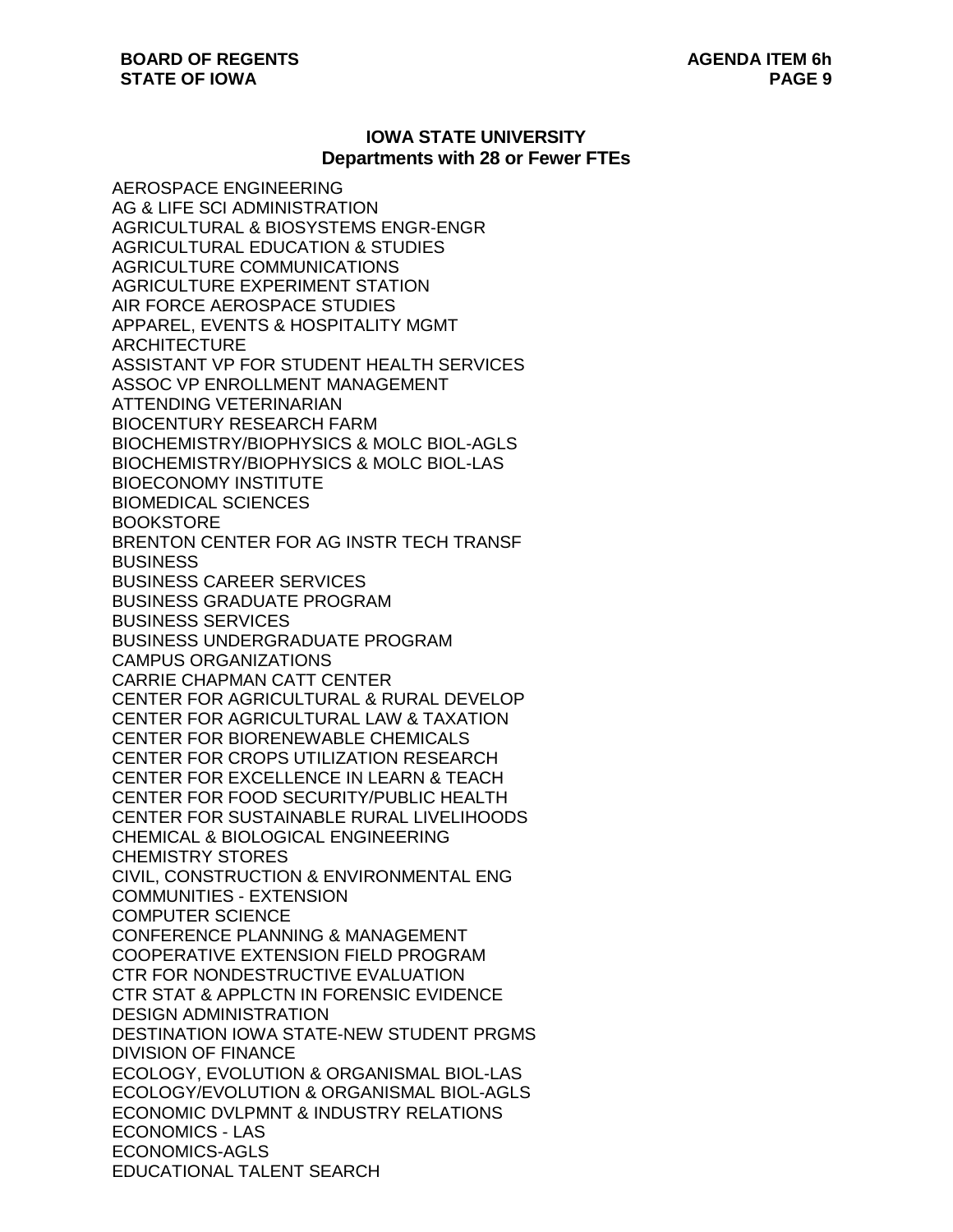ELECTRICAL AND COMPUTER ENGINEERING ENGINEERING ADMINISTRATION ENGINEERING CAREER SERVICES ENGINEERING COLLEGE RELATIONS ENGINEERING OUTREACH PROGRAMS ENGINEERING RESEARCH INSTITUTE ENGINEERING STUDENT SERVICES ENGINEERING TECHNOLOGY SUPPORT ENGINEERING-LAS ONLINE LEARNING **ENGLISH** ENTOMOLOGY EQUAL OPPORTUNITY OFFICE EXTENSION DISTRIBUTION EXTENSION IT EXTENSION ORGANIZATIONAL ADVANCEMENT EXTENSION ORGANIZATIONAL DEVELOPMENT EXTENSION PROFESSIONAL DEVELOPMENT FACULTY SENATE FINANCE FINANCE EXTENSION FOOD SCIENCE & HUMAN NUTRITION - AGLS FOOD SCIENCE & HUMAN NUTRITION-H SCI GENETICS, DEVELOPMENT & CELL BIOLOGY-LAS GENETICS/DEVELOPMENT & CELL BIOLOGY-AGLS GEOLOGICAL AND ATMOSPHERIC SCIENCES GLOBAL AGRICULTURE PROGRAMS GOVERNMENT RELATIONS GRADUATE COLLEGE GRANTS HUB GRAPHIC DESIGN GREENLEE SCHOOL JOURNALISM/COMMUNICATION **HISTORY** HONORS PROGRAM-PRV **HORTICULTURE** HUMAN RESOURCES EXTENSION HUMAN SCIENCES ADMINISTRATION HUMAN SCIENCES EXTENSION AND OUTREACH HUMAN SCIENCES INTERNATIONAL PROGRAMS HUMAN SCIENCES STUDENT SERVICES INDUSTRIAL & MANUFACTURING SYSTEMS ENGR INDUSTRIAL DESIGN INSTITUTE FOR DESIGN RESEARCH & OUTREACH INSTITUTIONAL RESEARCH INTENSIVE ENGLISH & ORIENTATION PROGRAM INTERNAL AUDIT INTERNATIONAL STUDENTS & SCHOLARS IOWA NUTRIENT RESEARCH CENTER IOWA SOYBEAN RESEARCH CENTER IOWA STATE RESEARCH FOUNDATION IOWA STATE UNIV RESEARCH PARK ISU PAPPAJOHN CTR FOR ENTREPRENEURSHIP IT SERVICES ACADEMIC TECHNOLOGIES IT SERVICES ADMINISTRATIVE SERVICES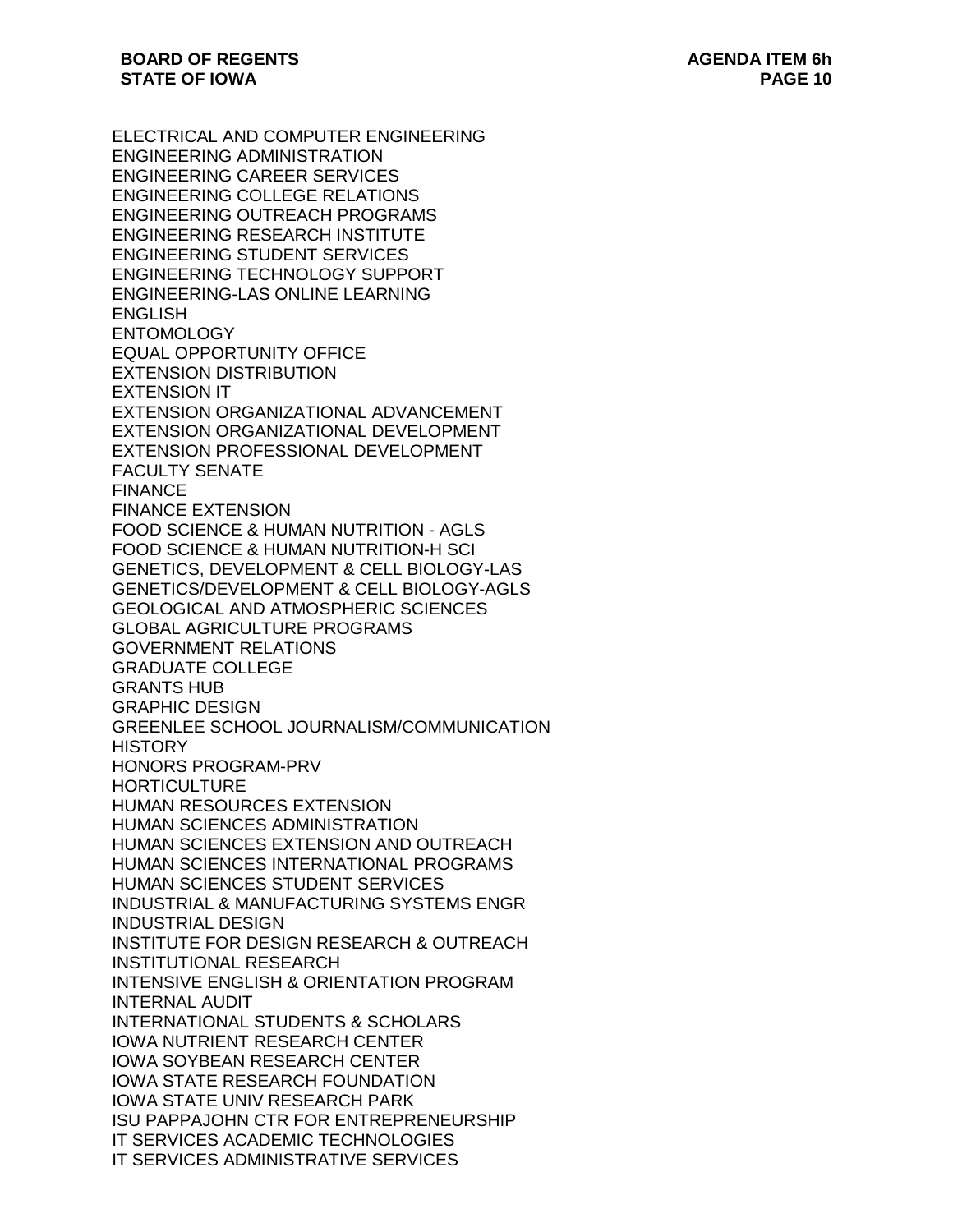IT SERVICES CUSTOMER SERVICES IT SERVICES NETWORKS & COMMUNICATIONS IT SERVICES OFFICE OF CIO IT SERVICES SECURITY AND POLICIES IT SERVICES SYSTEMS & OPERATIONS KINESIOLOGY LABORATORY ANIMAL RESOURCES LEARNING COMMUNITIES LECTURES PROGRAM LIBERAL ARTS & SCI STUDENT ACADEMIC SRV LOGISTICS & SUPPORT SERVICES MANAGEMENT MATERIALS SCIENCE & ENGINEERING **MATHEMATICS** MICROBIOLOGY MICROELECTRONICS RESEARCH CTR MIDWEST PLAN SERVICE MILITARY SCIENCE & TACTICS MULTICULTURAL STUDENT AFFAIRS MUSIC AND THEATRE NANOVACCINE INSTITUTE NATURAL RESOURCE ECOLOGY AND MANAGEMENT NAVAL SCIENCE NUTRITION & WELLNESS RESEARCH CENTER OFC INTELLECTUAL PROPERTY & TECH TRANSFR OFFICE FOR RESPONSIBLE RESEARCH OFFICE OF RESEARCH INTEGRITY OMBUDS OFFICE ORIENTATION - NEW STUDENT PROGRAMS PARKING PHILOSOPHY & RELIGIOUS STUDIES PHYSICS & ASTRONOMY PLANT SCIENCES INSTITUTE POLITICAL SCIENCE PRESIDENT PROCUREMENT SERVICES PROG FOR WOMEN IN SCIENCE & ENGR **PSYCHOLOGY** RECEIVABLES OFFICE REIMAN GARDENS RISK MANAGEMENT SEED SCIENCE CENTER - EXPERIMENT STATION SENIOR VICE PRESIDENT & PROVOST SMALL BUSINESS DEVELOPMENT CENTER SOCIOLOGY - AGLS SOCIOLOGY - LAS SPONSORED PROGRAMS ADMINISTRATION SR VICE PRES FOR UNIVERSITY SERVICES **STATISTICS** STUDENT COUNSELING SERVICE STUDENT SUPPORT SERVICES PROGRAM STUDENT WELLNESS STUDY ABROAD CENTER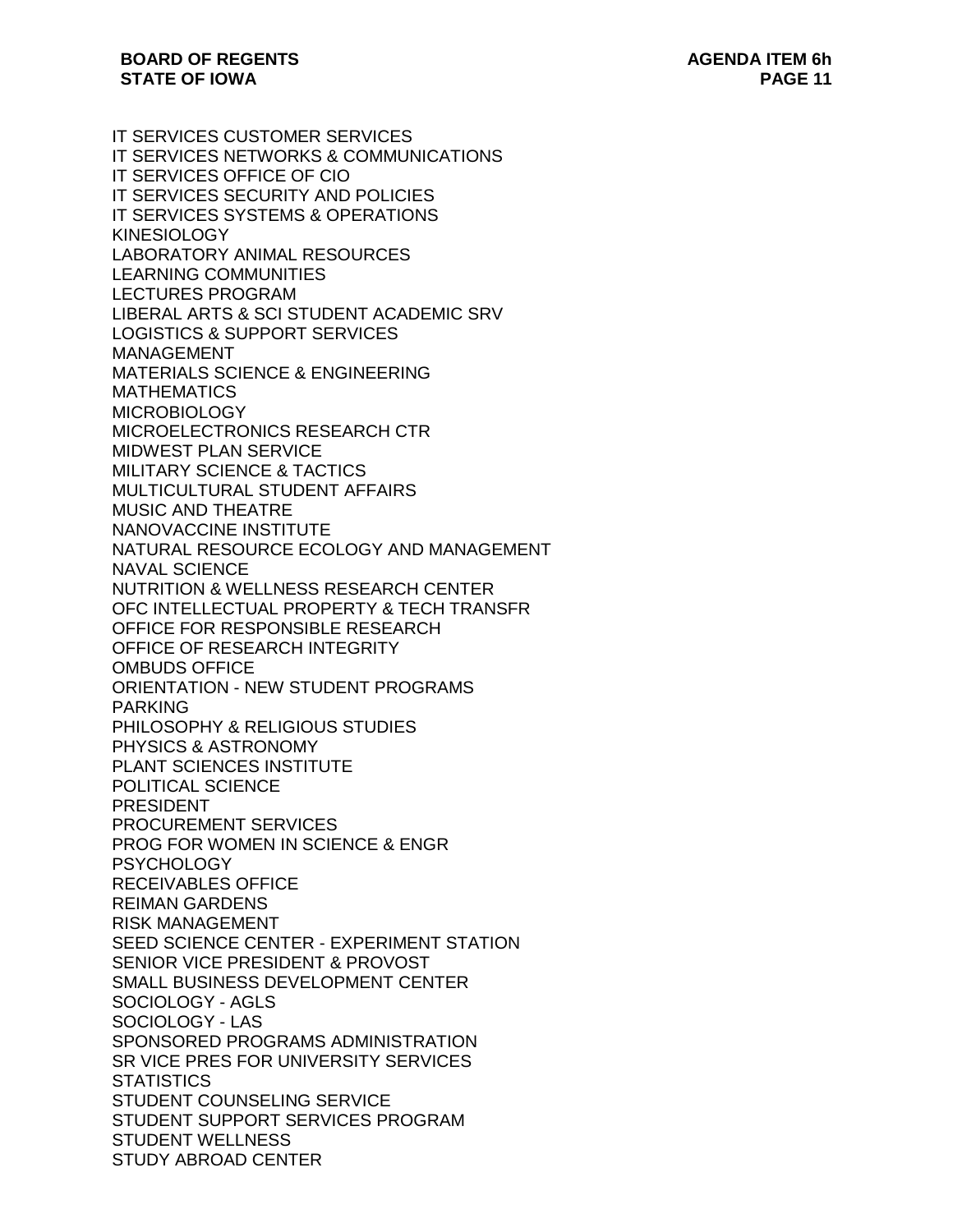SUPPLY CHAIN & INFORMATION SYSTEMS TRADEMARK OFFCE TRANSPORTATION SERVICES TREASURER UNIVERSITY COUNSEL UNIVERSITY MARKETING & PROMOTIONS UNIVERSITY MUSEUMS UNIVERSITY RELATIONS UPWARD BOUND VALUE ADDED AGRICULTURE-EXTENSION VEENKER MEMORIAL GOLF COURSE VET DIAGNOSTIC & PRODUCTION ANIMAL MED VET MICROBIOLOGY & PREVENTIVE MEDICINE VETERINARY CLINICAL SCIENCES VETERINARY PATHOLOGY VICE PRESIDENT EXTENSION AND OUTREACH VICE PRESIDENT FOR DIVERSITY & INCLUSION VICE PRESIDENT FOR RESEARCH VICE PRESIDENT STUDENT AFFAIRS VIRTUAL REALITY APPLICATIONS CTR VP STUDENT AFFAIRS ASSESSMENT & RESEARCH WATER RESOURCES RESEARCH INSTITUTE WOI RADIO WOMEN'S CENTER - STUDENT AFFAIRS WORLD LANGUAGES AND CULTURES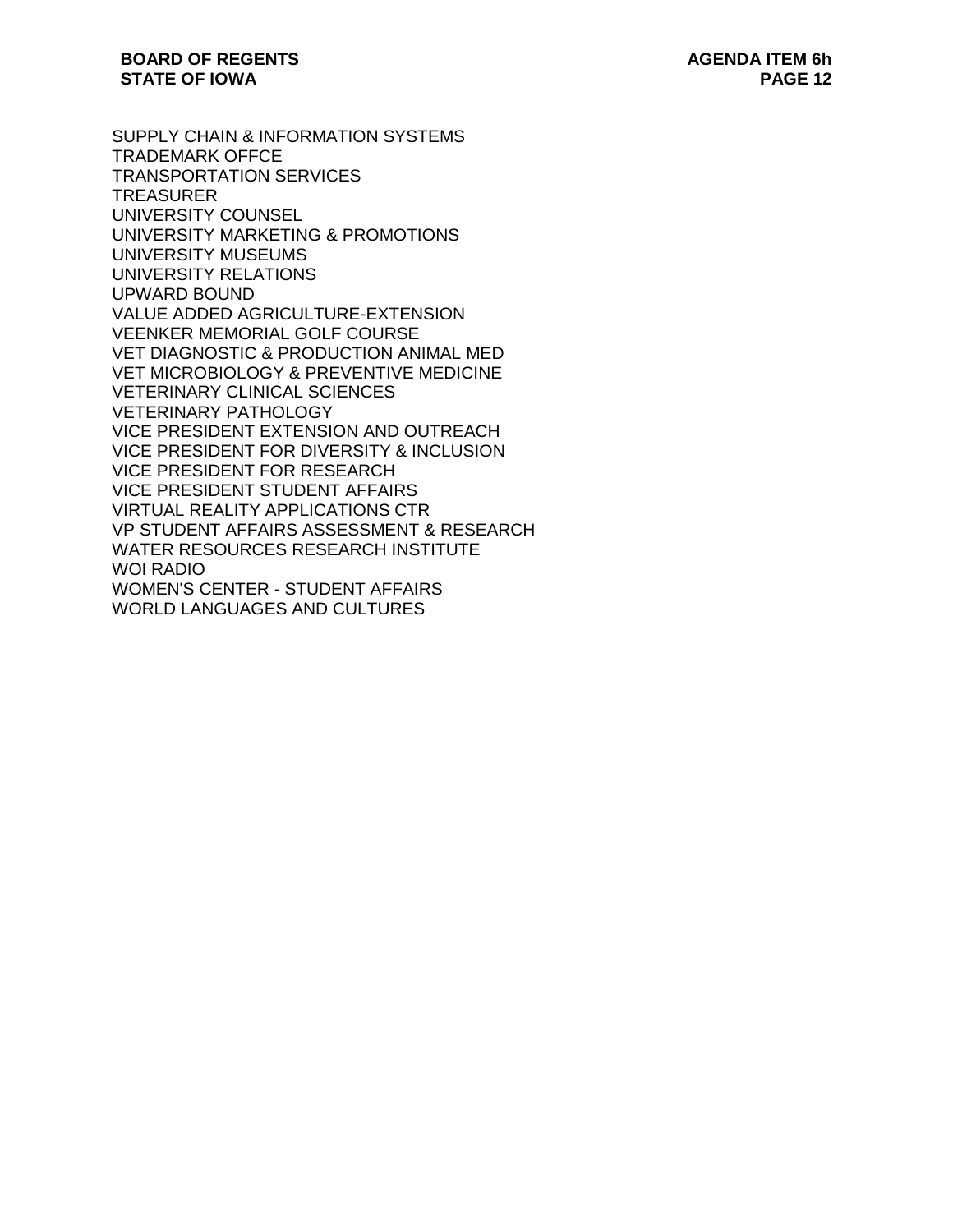### **BOARD OF REGENTS STATE OF IOWA**

## **UNIVERSITY OF NORTHERN IOWA Departments with 28 or Fewer FTEs**

Academic Advising Academic Affairs **Accounting** Admissions Applied Human Sciences, School of Art **Biology** Board & Governmental Relations Broadcasting Services Budget Office Business Operations Camp Adventure Career Services Center for Early Developmental Education Center for Educational Transformation Center for Energy & Environmental Education Center for Excellence in Teaching & Learning Center for Social & Behavioral Research Center for Teaching & Learning Mathematics Center for Violence Prevention Chemistry & Biochemistry Child Development Center Classic Upward Bound College of Business Admin Support Services College of Business Administration College of Education College of Education Student Advising College of Humanities, Arts & Sciences College for Social & Behavioral Sciences Communication Sciences & Disorders Communication Studies Compliance & Equity Management Computer Science Continuing Education & Special Programs Culture & Intensive English Program Curriculum & Instruction Dean of Students Diversity, Inclusion & Social Justice Earth & Environmental Sciences **Economics** Educational Leadership & Postsecondary Education Educational Opportunity Center Educational Psychology & Foundations Educational Talent Search Enrollment Management Environmental Health & Safety EOP/SCS Finance Finance & Operations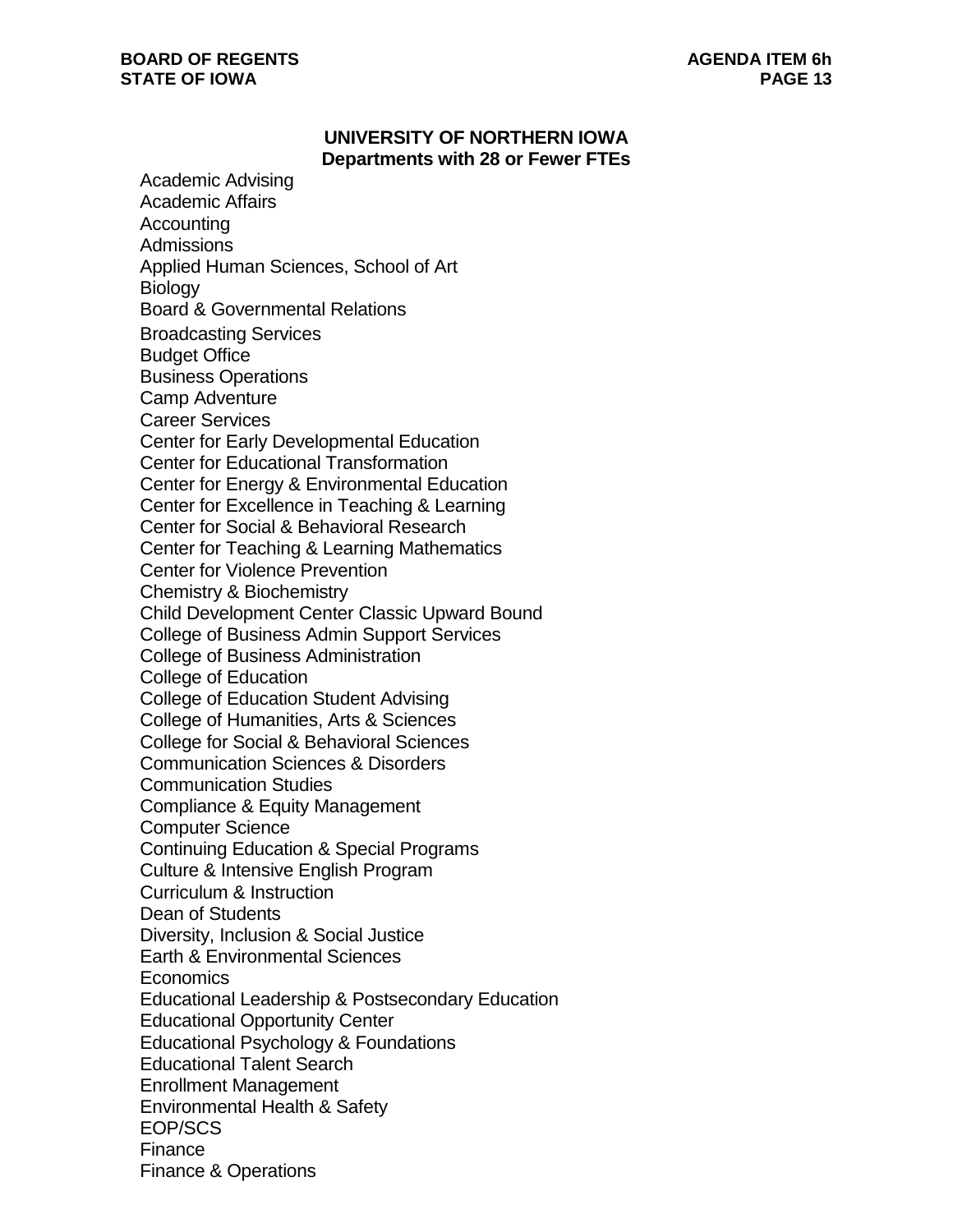Financial Aid Gallagher-Bluedorn Performing Arts Center **Geography** Graduate College HCC Bookstore Health, Recreation & Community Services **History** Human Resource Services IA Math Science Educational Partnership Individual Studies Institutional Research & Effectiveness Internal Audit International Programs International Services Instructional Resources & Technology Services Jacobson Center for Comprehensive Literacy Kinesiology Languages & Literatures Learning Center Management Marketing **Mathematics** Metal Casting Center Military Science-ROTC Music, School of North American Review Northern Iowan Philosophy & World Religions **Physics** Political Science President's Office Procurement Services **Psychology** Public Safety Recycling & Reuse Technology Transfer Center Registrar's Office Research & Sponsored Programs Science Education Social Work Sociology, Anthropology & Criminology Southwest Iowa Regents Center Special Education Student Accessibility Services Student Affairs Student Life & Event Services Student Success & Retention Student Support Services Study Abroad Center Tallgrass Prairie Center